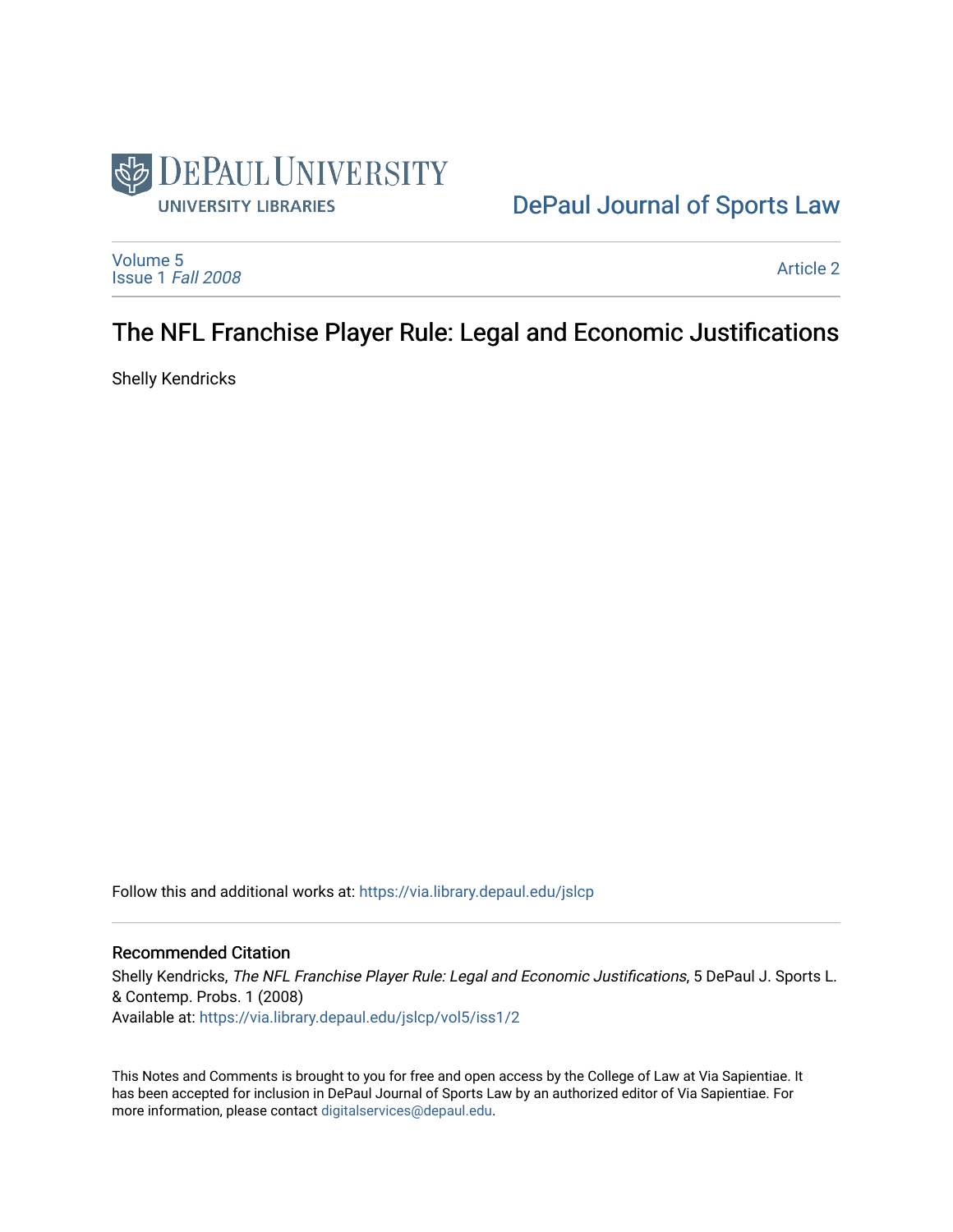# **THE NFL FRANCHISE PLAYER RULE: LEGAL AND ECONOMIC JUSTIFICATIONS**

#### **I. INTRODUCTION**

Restrictions on veteran free-agency in the National Football League **(NFL)** have been the source of much litigation between players and the **NFL.** However, the "Franchise Player" rule has met with few objections. While many would argue that the "Franchise Player" rule is contrary to the concept of a free market system, **I** would suggest that the franchise player rule, though restrictive in nature, is economically efficient because it eliminates the high transaction costs associated with negotiation. This paper discusses how the rule can be justified under both the "Rule of Reason" and the Coase theorem.

#### **II.** THE HISTORY OF **VETERAN FREE AGENCY** RESTRICTIONS.

#### *A. The Reserve System*

The reserve system, determined to be an illegal restraint of trade in *Mackey v. National Football League* **(NFL),** was one of the oldest restrictions on veteran free agency.<sup>1</sup> Under the reserve system, every player who signs a contract with an **NFL** club was bound to play for that club, and no other, for the term of the contract plus one additional year at the option of the club.2 The players' services were reserved perpetually to one team upon that player's entry into the league.3 Players had virtually no leverage in contract negotiations because the reserve system created a monopsony which prevented free bidding **by** other buyers for the player's services. However, after players played out their contracts and the option clause, if the option was not exercised **by** their current team, they were able to negotiate freely with other teams to secure a new contract.<sup>4</sup>

The NFL's constitution and bylaws were amended in **1963** to adopt a provision now known as the "Rozelle Rule" which "acknowledged that when a player completed his contractual obligation to a club, usually **by** playing out the extra 'option' year for a **10%** pay decrease after his contract expired, he became a free agent and could negotiate with

**<sup>1.</sup>** See Mackey v. *National Football League,* 543 **F.2d 606,610** (8th Cir. **1976).**

<sup>2.</sup> *Id.*

**<sup>3.</sup>** Jeffery **D.** Schneider, *Unsportsmanlike Conduct: The Lack of Free Agency in the NFL,* 64 **S.** Cal. L. Rev. *797,* **800** (March **1991).**

*<sup>4.</sup> Mackey,* 543 **F.2d** at **610**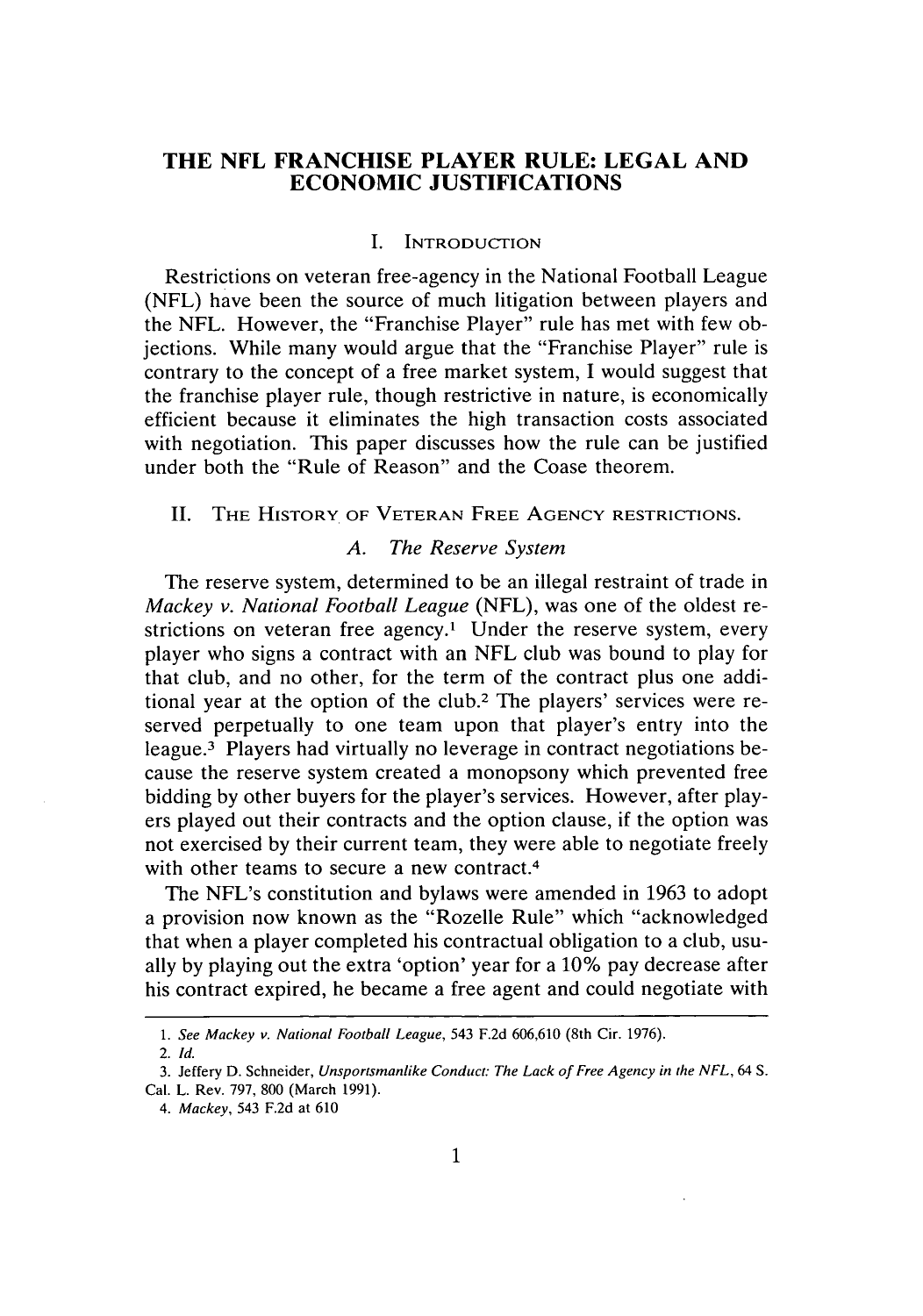other NFL teams.<sup>5</sup> However, if the player signed with a new club, that team owed compensation in the form of current players and/or draft picks to the former team."<sup>6</sup>

The "Rozelle Rule" expired with the **1970** collective bargaining agreement **(CBA)** but the **NFL** Players Association **(NFLPA)** agreed to a more restrictive rule in the **1977 CBA** even after its hard-fought victory in Mackey.7 Veteran free agents, defined as a player who has signed at least one Players Contract with an **NFL** club, could become free agents of sorts, although their club had the option to match any offer made to a player and retain his services.8 **If** the team refused to match the best offer made to the free agent, it was still entitled to compensation **by** the signing club in the form of a future draft choice.9

### *B. Plan B*

In the **1982** agreement, the parties agreed to essentially the same system of free agency as the one contained in the 1977 agreement.<sup>10</sup> However, Plan B, implemented **by** the **NFL** in February of **1989,** did offer a new form of free agency to a few players on each team.<sup>11</sup> Plan B provided that a team had the right to protect thirty-seven players on its roster at the conclusion of each **NFL** season and leave the remainder of its roster as free agents.12 While it appeared that plan B may have been the free agency proposal that players had been waiting for, there were two problems. First, the list of unprotected players contained only unwanted or less wanted players.'3 Second, plan B removed benefits such as severance pay and pensions that had accrued prior to the introduction of the plan from players who changed teams, which provided a disincentive for players to exercise their rights as free agents.14 The **NFL** owners argued that the inflation in salaries for newly created free agents had to be offset by a reduction in benefits.<sup>15</sup>

**<sup>5.</sup> Id.**

**<sup>6.</sup>** Paul **C.** Weiler **&** Gary R. Roberts, Sports and the Law: Text, Cases, Problems **207** (Thomson West, 2004) **(1993).**

**<sup>7.</sup>** Mackey, 543 **F.2d** at **621** (holding that the "Rozelle Rule" was significantly more restrictive than necessary to serve any legitimate purpose).

**<sup>8.</sup>** Schneider, 64 **S.** Cal. L. Rev. at 814

**<sup>9.</sup> Id.**

**<sup>10.</sup> Id.** at **815.**

**<sup>11.</sup> Id.** at **816.**

<sup>12.</sup> **Id.**

**<sup>13.</sup> Id.** at **818.**

<sup>14.</sup> **Id.**

<sup>15.</sup> **Id.** (citing Wilbon, Upshaw: **NFL** Proposal "Laughable," Wash. Post. Nov. **18, 1988,** at **D3, col. 1).**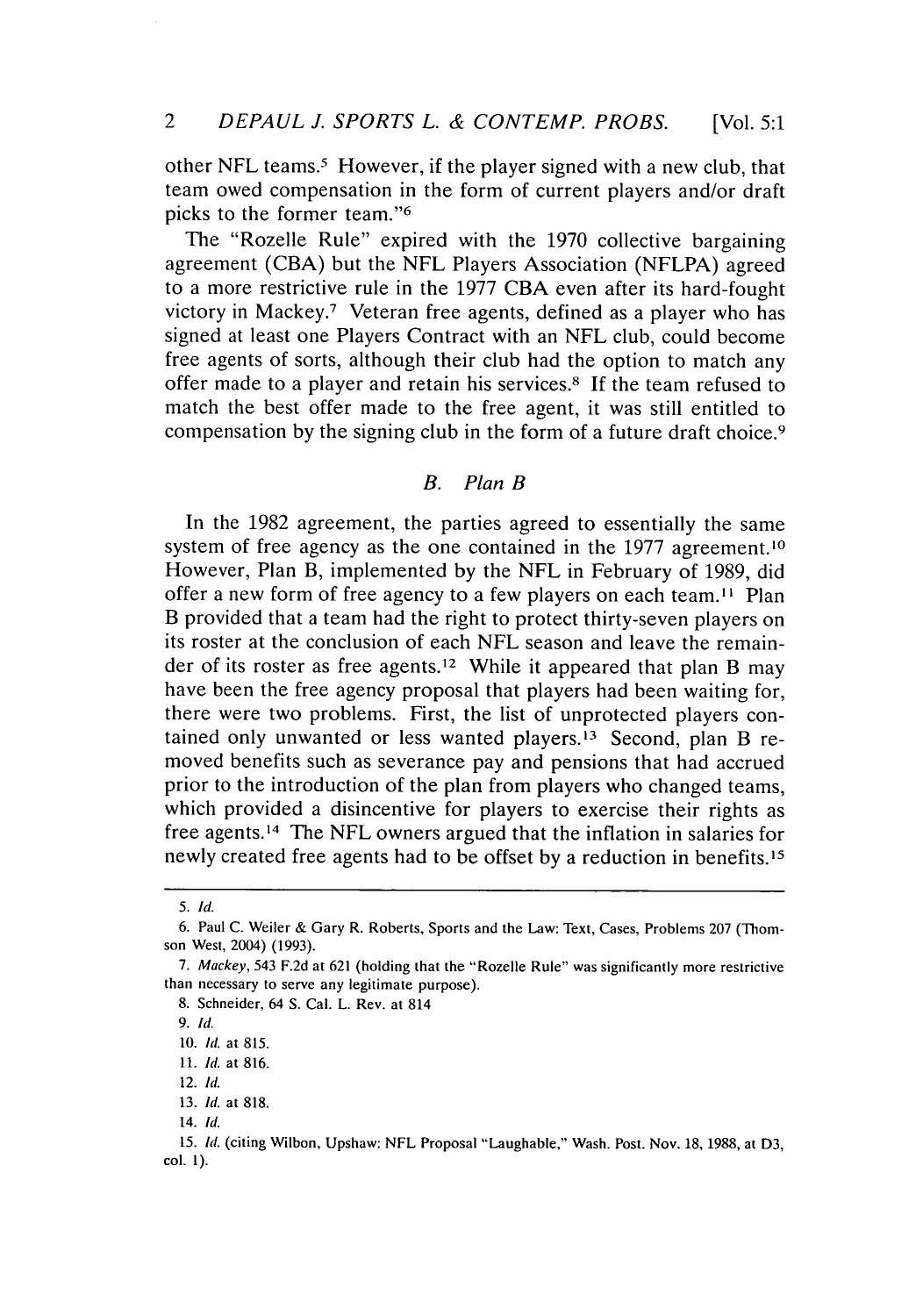Protected players had the ability to move to other **NFL** teams only if their current team chose not to match any new offers received, and the new team paid compensation to the player's current team in the form of draft picks whose number and round varied with the size of the new salary offer.16 Many veteran players were able to take advantage of the provisions of plan B and moved to other teams for sizeable signing bonuses and salary increases although none were star players.17 In the summer of **1992,** a Minneapolis jury, in *McNeil v. NFL,* found that plan B violated the rule of reason, which requires that a restraint be justified **by** legitimate business purposes and is no more restrictive than necessary.18 In McNeil, eight football, players brought suit against the NFL for violating section 1 of the Sherman Act.<sup>19</sup> Section one provides that every contract in restraint of trade is illegal.20 Specifically, the plaintiffs were challenging the NFL's Plan B restrictions on each team's protected thirty-seven players. 21 Only four of the eight plaintiffs were found to have suffered damages.<sup>22</sup> Subsequently, a class action suit was filed in Minneapolis with Reggie White of the Philadelphia Eagles as the named plaintiff.<sup>23</sup> The class was seeking to have the plan B system declared illegal as to all players not otherwise involved in litigation. <sup>24</sup>**A** settlement was reached between the **NFL** and the **NFLPA** in January **1993** for **\$195** million to satisfy the claims of the players who had been restricted **by** plan B and several other NFL policies that had generated lawsuits.<sup>25</sup>

Veteran players are now unrestricted free agents, at any time after five full years of service, when their contracts expire.<sup>26</sup> Players and teams are free to negotiate without penalty or restriction, including, but not limited to, draft choice compensation between clubs or first refusal rights of any kind.27 The unrestricted free agent is not subject

24. *Id.*

**25.** *Id.*

**26. 2006** Collective Bargaining Agreement between **NFLMA** and **NFLPA,** available at http:// www.nflplayers.com/images/fck/NFL%20COLLECTIVE%20BARGAINING %20AGREE-**MENT%202006%20-%202012.pdf.** (Last visited on November **8, 2008).**

**27.** *Id. at 35.*

**<sup>16.</sup>** *See supra* **note 6 at 211.**

**<sup>17.</sup>** *Id.*

**<sup>18.</sup>** *Id. at* 212.

**<sup>19.</sup>** *McNeil v. National Football League,* **790** F. Supp. **871, (D.** Minn. **1992).**

<sup>20.</sup> Sherman Act, **15 U.S.C. § 1.** (West 2004).

<sup>21.</sup> *McNeil,* **790** F. **Supp. at 873**

<sup>22.</sup> *See supra* note **6** at 212.

**<sup>23.</sup>** *White v. National Football League,* **836** F. Supp. 1458, 1461 n.4 **(D.** Minn. **1993).** In *White, 5* **NFL** Players, represented **by** class counsel, challenged the legality of the **NFL** player reserve system. The named plaintiffs were Reggie White, Michael Buck, Hardy Nickerson, Vann McElroy, and Dave **Duerson.**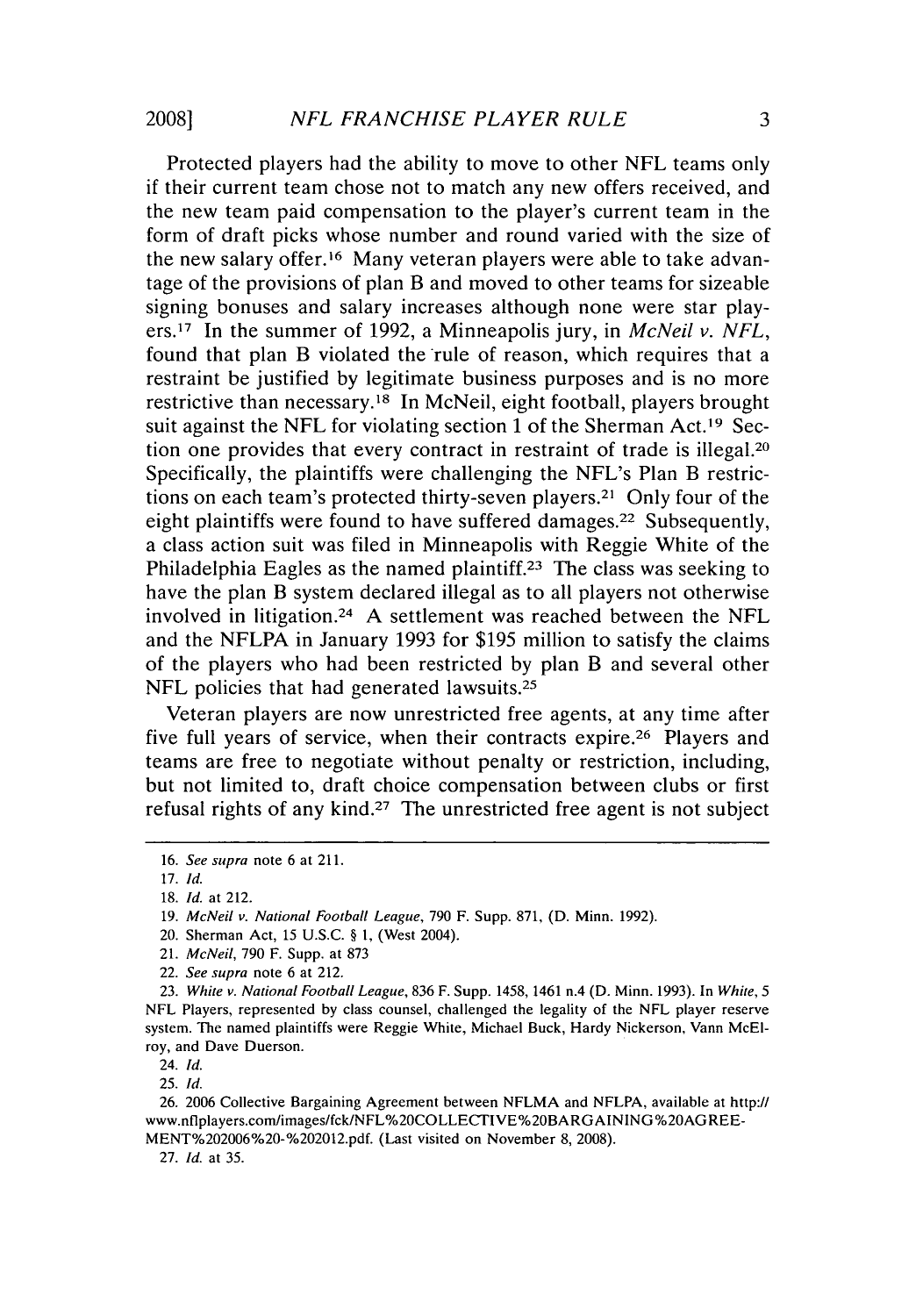to any limitations on the period of time before he may qualify as an unrestricted free agent again or to any limitations on the number of times he may be an unrestricted free agent.<sup>28</sup> Any veteran free agent with three or more accrued seasons, but less than five accrued seasons at the end of his last player contract becomes a restricted free agent subject to right of first refusal and draft choice compensation to the signing team.<sup>29</sup>

## III. **THE FRANCHISE PLAYER RULE**

Each season, every **NFL** team may designate a player who would otherwise qualify as a restricted or unrestricted free agent as a "Franchise Player."30 During that season, the club has the exclusive right to negotiate with and sign the player to a contract.<sup>31</sup> The team must designate the "Franchise Player" between the 22nd day preceding the first day of the new league year and 4 p.m. New York time on the eighth day preceding the first day of the new league year.<sup>32</sup>

The designating team has the option of offering the "Franchise Player" one of two required tenders.<sup>33</sup> The first option is a one year **NFL** Player Contract for the average of the five largest prior year salaries for players at the position at which the player played the most games during the prior league year or 120% of his prior year salary, whichever is greater.34 The second option is a one year **NFL** Player Contract for **(1)** the average of the five largest salaries for the league year as of the end of the restricted free agent signing period that league year for players at the position at which he played the most games during the prior league year or (2) the amount required under the first option, whichever is greater.35

**If** a team designates a player as a "Franchise Player" three times, on the third time, the team shall be deemed to have tendered the player a one year **NFL** Player Contract for the greater of **(1)** the average of the five largest prior year salaries for players with the highest such average; (2) 120% of the average of the five largest prior year salaries for players at the position at which the player played the most games during the prior league year; or **(3)** 144% of his prior year salary. 36 In

**28. Id.**

- **32. Id.**
- **33. Id.**
- 34. **Id.**

**<sup>29.</sup> Id.**

**<sup>30.</sup> Id. at** 42. **31. Id.**

**<sup>35.</sup> Id. at 68.**

**<sup>36.</sup> Id. at 68-69.**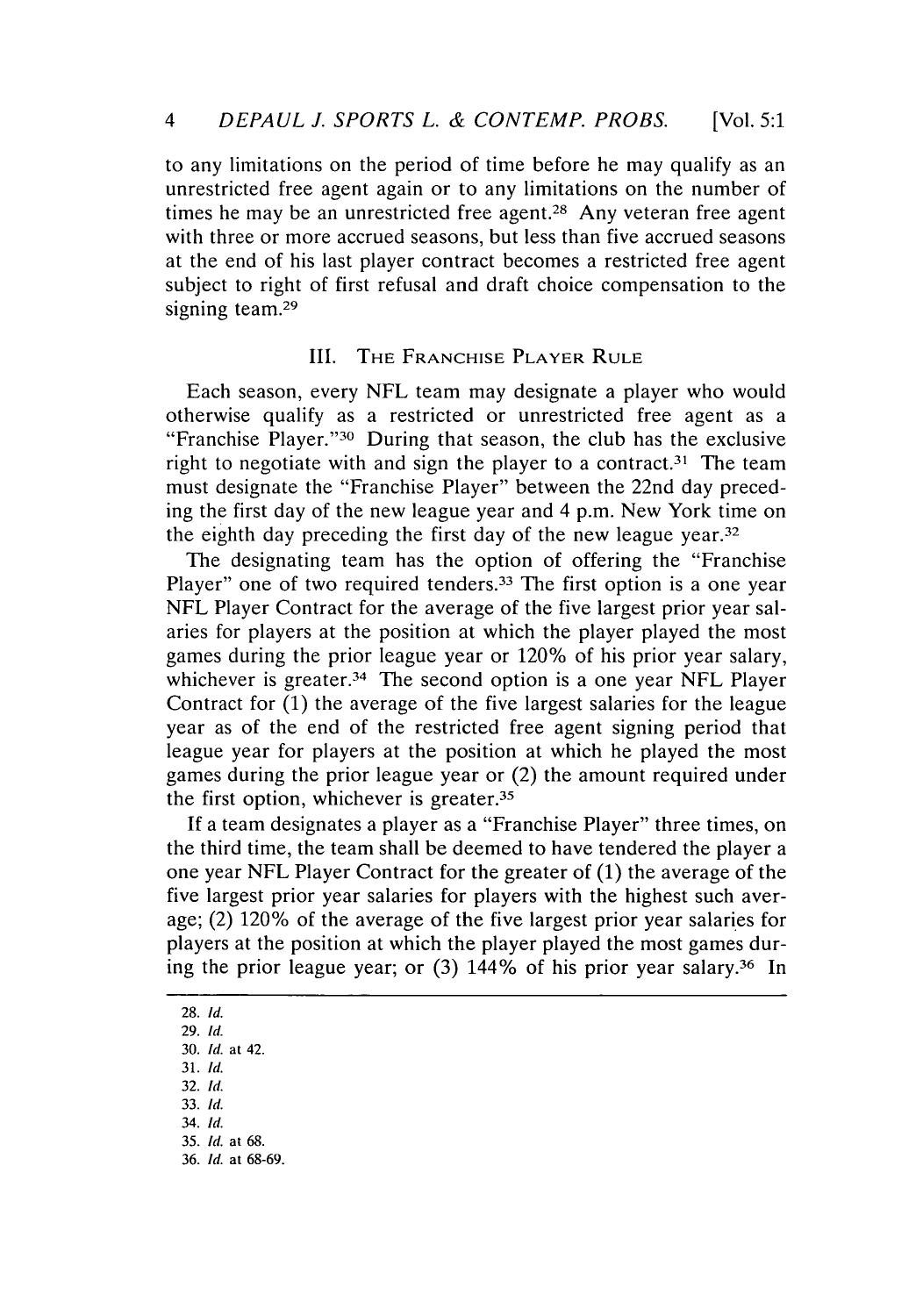lieu of designating a player a "Franchise Player" for a third time, a team may designate a player as a "Transition Player," which gives the player the right to freely negotiate and sign with another team, subject only to the first team's right of first refusal.37 **If** a team makes a "Transition Player" designation, it will be deemed to have tendered the player a one year **NFL** Player Contract for the average of the ten largest prior year salaries for players at the position at which he played the most games during the prior league year or 120% of his prior year salary, whichever is greater.38

*In White v. NFL,* several members of the class raised objections to the "Franchise Player" rule but their arguments were unavailing.<sup>39</sup> One of the arguments raised in opposition to the Rule was that Players would be deprived of any increase in the marketplace for the current year, and would always be one year behind other players for purposes of participating in market-wide salary increases. 40 The Court responded **by** saying that "'Franchise Players' may use contracts entered into **by** other players in the same position [in the current year] as a benchmark for their own negotiations, thereby benefiting from market increases in the current year. Thus, despite their designation, 'Franchise Players' will still receive substantial benefit from the increased competition for player services."<sup>41</sup>

Article XX, Section 2(a)(ii), of the **2006** amended **CBA** addresses the concern about unrealized market increases **by** providing for the average of the five largest salaries for the league year as of the end of the restricted free agent signing period that league year or the average of the five largest prior year salaries for players at the position at which the player played the most games during the prior league year or 120% of his prior year salary, whichever is greater.<sup>42</sup> In upholding the validity of the "Franchise Player" rule, the *White* court held that the Franchise Player rule conferred substantial benefits on the *White* class and noted that "Wilber Marshall, an objector and the Washington Redskins' designated 'Franchise Player,' recently signed a one year contract with the Houston Oilers for the **1993** season, under which he is to receive a salary of \$2.75 million, plus an agreement that the Oilers will not designate him as a 'Franchise Player' for the 1994 season. The Washington Redskins have agreed to pay Mr. Marshall an

**<sup>37.</sup>** *Id. at 69.*

**<sup>38.</sup>** *Id. at* **71.**

**<sup>39.</sup>** *White v. National Football League,* **836** F. Supp. 1458, 1481 **(D.** Minn. **1993).**

<sup>40.</sup> *White v. National Football League,* **822** F. Supp. **1389,** 1427 **(D.** Minn. **1993)**

<sup>41.</sup> *Id.*

<sup>42.</sup> *See supra* note **35.**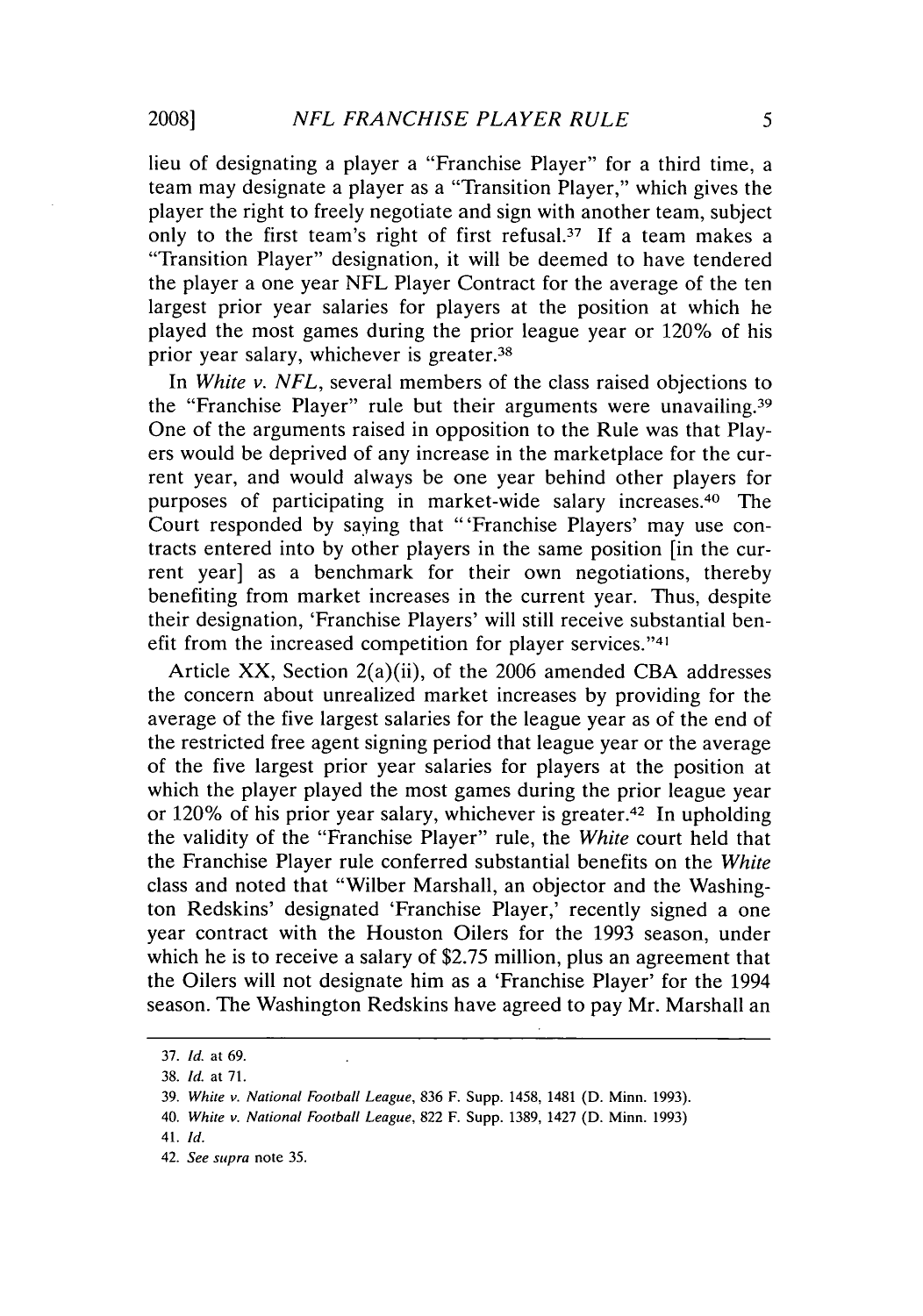additional **\$150,000.** Mr. Marshall's ability to obtain a contract with a new team at a salary more than **\$1** million greater than his required tender as a 'Franchise Player' confirms the court's prior conclusion, in its order of April **30, 1993,** that the 'required tenders act merely as a floor and not a ceiling on the designated player's salary.'"43

# *A. Analysis of the Rule Under the Rule of Reason*

Although there has been little litigation surrounding the "Franchise Player" rule, the rule can be easily justified **by** applying the "Rule of Reason" analysis. Under Rule of Reason balancing, the "key issue is **...** whether the [Franchise Player rule] is essential to the maintenance of competitive balance, and is no more restrictive than necessary to achieve that balance." 44 The *Mackey* court held that the "Rozelle Rule" was a restraint of trade in violation of section **1** of the Sherman Act. While the "Rozelle Rule" was not found to be a per se violation of the Sherman Act, it was found to be invalid under the Rule of Reason because it was more restrictive than necessary to serve any legitimate purposes it might have.<sup>45</sup>

## *1. The Franchise Player rule as essential to the maintenance of the competitive balance of the NFL.*

*The Mackey* court acknowledged that the **NFL** has a strong and unique interest in maintaining competitive balance among its teams.46 The **NFL** advanced several justifications in support of its position that the "Rozelle Rule" was essential to such balance.<sup>47</sup> Although the *Mackey* court found the proffered justifications unavailing as they related to the "Rozelle Rule," many of those justifications, if not all, are useful to demonstrate how the "Franchise Player" rule serves to maintain the competitive balance of the **NFL.**

One justification for the "Franchise Player" rule is that star players would flock to cities having natural advantages such as larger economic bases, winning teams, warmer climates, and greater media opportunities; that competitive balance throughout the League would thus be destroyed; and that the destruction of competitive balance would ultimately lead to diminished spectator interest, franchise failures, and perhaps the demise of the **NFL,** at least as it operates to-

*<sup>43.</sup> White,* **836 F.Supp. at 1481.**

**<sup>44.</sup> Mackey,** 543 **F.2d at 621.**

<sup>45.</sup> **Id. at 622.**

**<sup>46.</sup> Id. at 621.**

**<sup>47.</sup> See id.** generally.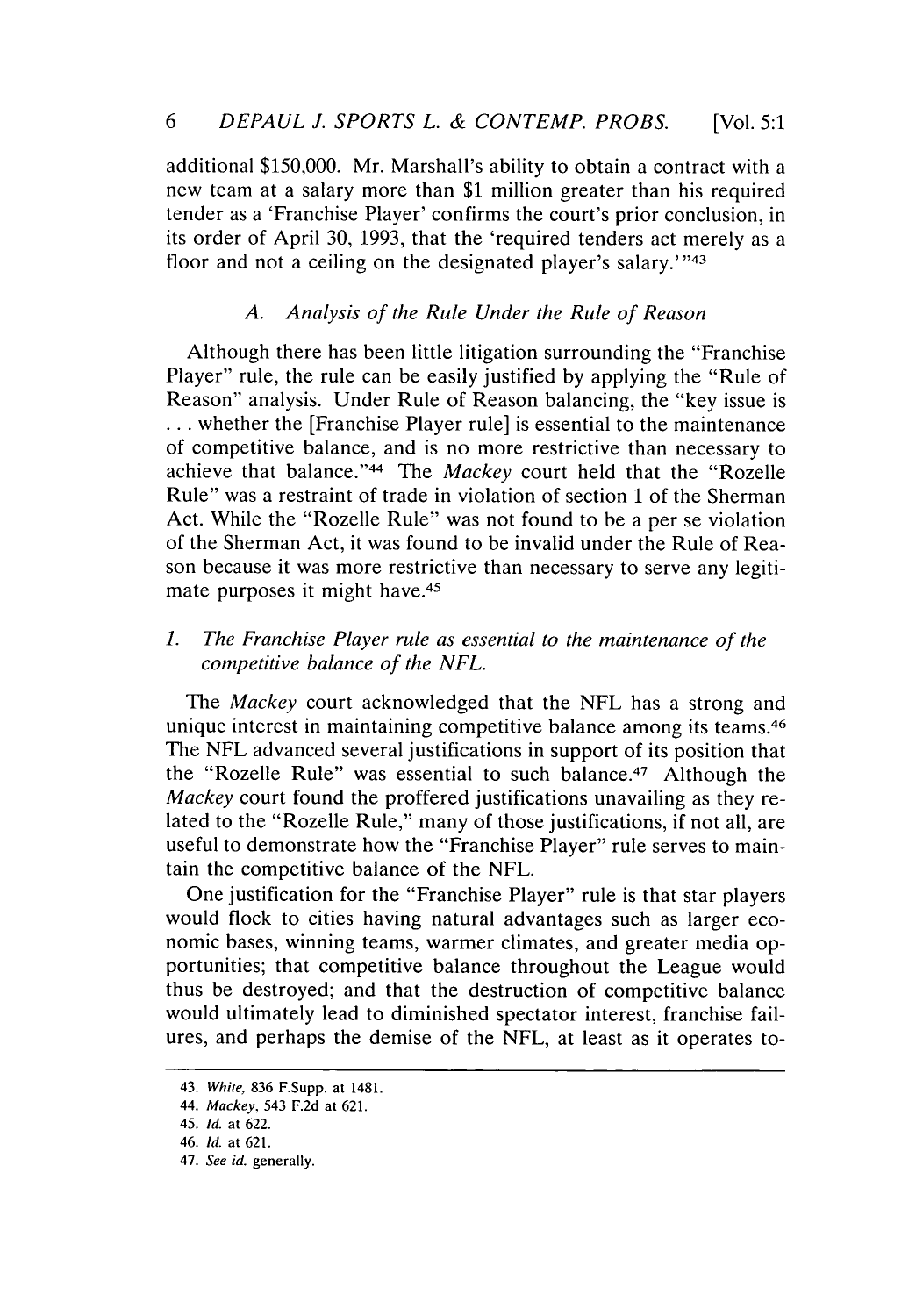day.<sup>48</sup> The preference for warm weather, particularly after playing in cold weather environments for a few years, can serve as motivation for a free agent to leave their current team and move to a new team with a warmer climate.<sup>49</sup> There has been scientific data that suggests seasonal and weather changes may affect mood and happiness, thus motivating individuals to pursue settings most compatible with weather preferences.50 At least one **NFL** player has moved to a new team for this specific reason.<sup>51</sup>

Due to independent management, all seeking to maximize their own wealth, and the ongoing expansion of teams, there is heightened direct competition for media exposure and fan support.<sup>52</sup> Thus, it is in a player's interest to sign with a team in one of the larger media markets in order to increase his own exposure and marketability. The League has acknowledged the inequity between the teams and shares revenues to prevent teams in major media markets from obtaining economic advantages that would destroy competitive balance.53 Those economic advantages include the ability to attract the best talent and, as a result, sell a large number of tickets and attract a large television viewership.

Cities with larger economic bases are more attractive than cities with smaller economic bases for obvious reasons. First, the larger the economic base, the larger the disposable income of the fan base and the potential ticket sales. Second, in order to generate more revenue, **NFL** owners frequently turn to the cities to finance new or renovated stadiums.54 Without a large economic base, there may not be enough tax revenue to finance new or renovated stadiums. Finally, cities with large economic bases are more attractive because they are better able to absorb the cost of stadium luxury suites and club seats, increasing the team's non-shared revenue, which improves its revenue compared

<sup>48.</sup> **Id.** at **621.**

<sup>49.</sup> Michael McCann, *It's* Not About *the Money: The Role of Preferences, Cognitive Biases, and Heuristics Among Professional Athletes,* **71** BKNLR 1459, **1502 (2006).**

*<sup>50.</sup> Id.* at **1503.**

**<sup>51.</sup>** In **1990,** Jack Smerlas, who had played the previous eleven seasons in New York with the Buffalo Bills, was an unrestricted free agent and chose to sign with the San Francisco 49ers even though their offer was the least lucrative of the three offers he received and even though it lacked a guarantee. His representative said that Smerlas valued the warm weather of San Francisco in distinguishing between the offers. *Id.* at **1502-03.**

*<sup>52.</sup> See* Robert **D.** Koch, *4th and Goal: Maurice Clarett Tackles the NFL Eligibility Rule, 24* Loy. **L.A.** Ent. L. Rev. **291, 312** (2004).

**<sup>53.</sup>** Professional Sports Industry, Anticompetitive Practices Prohibition: Hearing Before the House Select Comm. on Professional Sports, 94th Cong. **78-79** (1977)(testimony of Pete Rozelle).

<sup>54.</sup> Travis T. Tygart, *Antitrust's Impact on the National Football League and Team Relocation,* **7 SPLAWJ 29,** 34 (2000).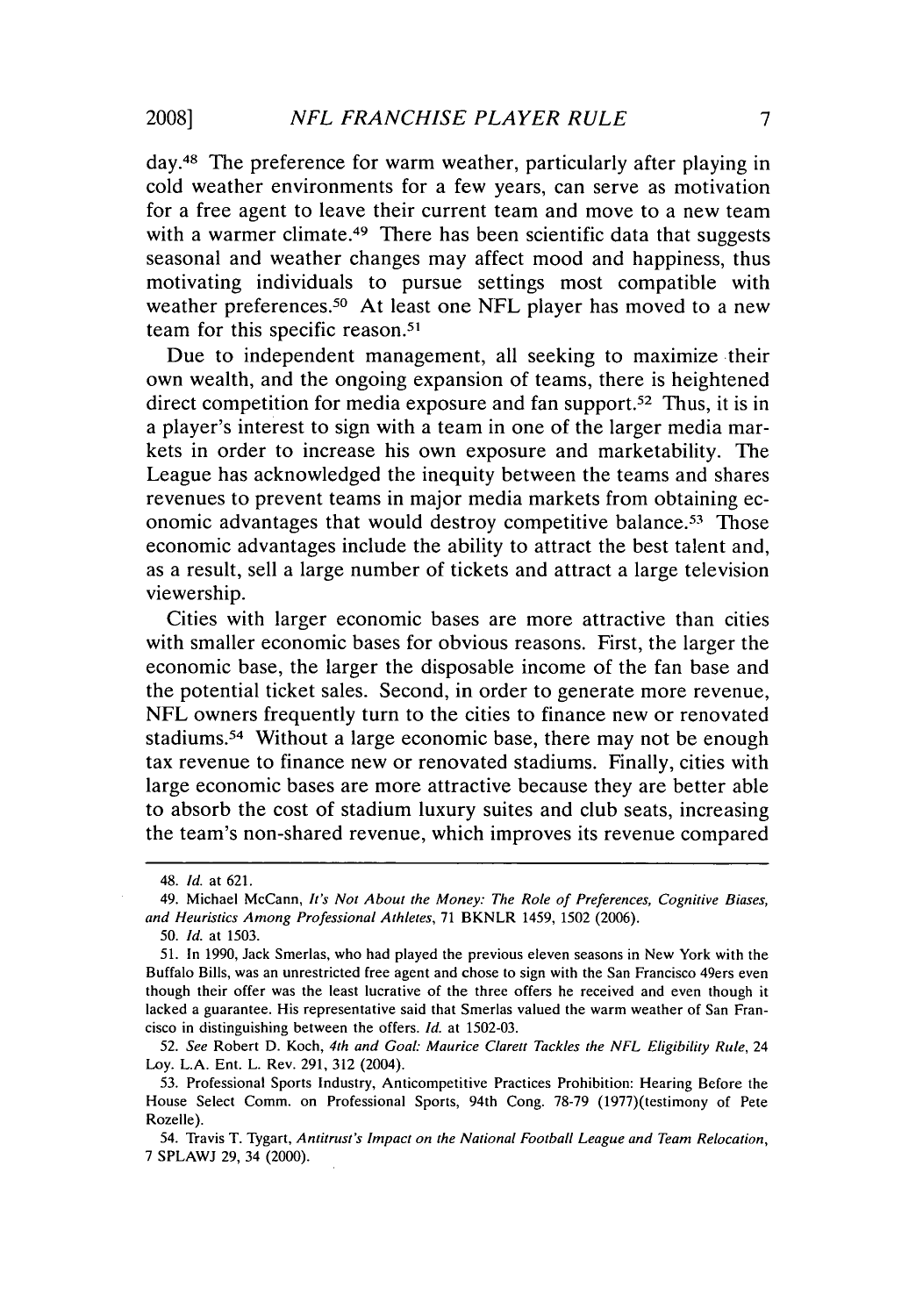to other teams and puts the team in a better position to attract the top free agents to its team.55 Additionally, the desire to win conference and league championships may cause players to sign with winning teams.

**If** players could leave their current team in favor of a new team that possesses a larger economic base, a winning team, a warmer climate, and greater media opportunities, competitive balance throughout the League would be destroyed because teams in less desirable markets would not be able to attract and retain the most talented free agents. As a result, the best players would end up on teams with the most desirable circumstances and the other teams would be limited to players that are not as talented. The destruction of competitive balance would ultimately lead to diminished spectator interest and franchise failures. The "Franchise Player" rule serves to eliminate the risk of the destruction of the competitive balance because it allows a team to retain the player it deems most important to the team's ability to remain competitive.

Another justification that has been advanced in favor of free agent mobility restrictions is the necessity to protect the clubs' investment in scouting expenses and player developments costs.<sup>56</sup> This justification can also be applied to the "Franchise Player" rule. Teams dedicate a large portion of their resources to scouting and developing the players they successfully recruit. The "Franchise Player" rule allows teams to receive some return on their investment, especially when the team has invested more than usual in scouting and developing a player based on the team's belief that the player will increase the team's ability to successfully compete in the league. The rule also encourages teams to make such investments because without rule, teams would fear that the player would leave when his contract expired and the new team would receive the benefits of the prior team's investment. In *Mackey,* the district court rejected this argument stating that these expenses are similar to those incurred **by** other businesses, and that there is no right to compensation for this type of investment. However, while it may not have been the case when Mackey was decided, it is now a common practice for businesses to require employees to sign a contract saying they will work for a specified minimum amount of time, especially when the business has paid for an employee's college education or has provided some other form training.<sup>57</sup>

**<sup>55.</sup> Id. at 32.**

*<sup>56.</sup>* **See supra note 41.**

**<sup>57.</sup> This includes graduate degrees and training necessary for the performance of the employee's position.**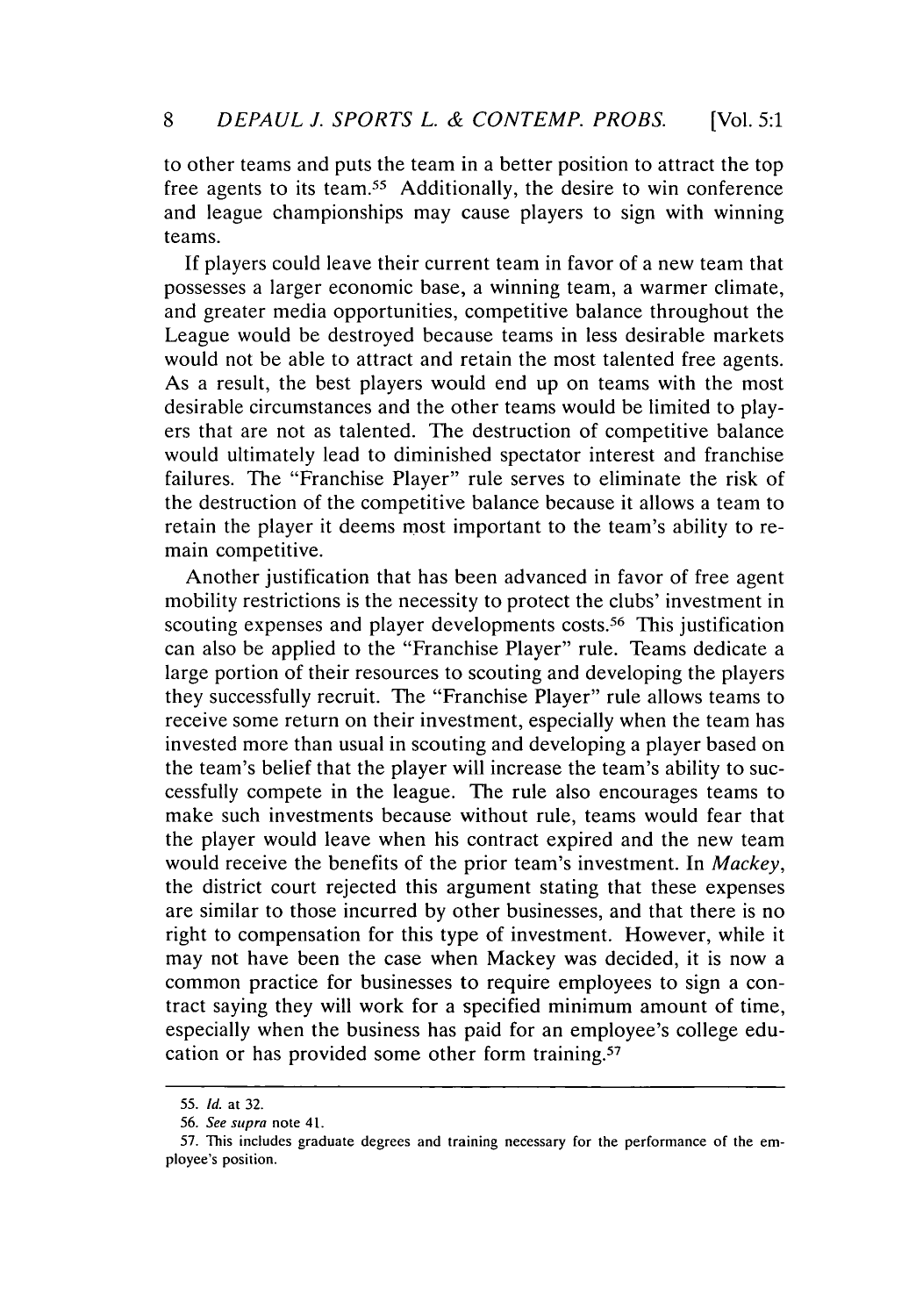It has also been argued that players must work together for a substantial period of time in order to function effectively as a team; that elimination of the [mobility restriction] would lead to increased player movement and a concomitant reduction in player continuity; and that the quality of play in the **NFL** would thus suffer, leading to reduced spectator interest, and financial detriment to both the clubs and the players.58 The "Franchise Player" rule serves to facilitate team cohesion **by** ensuring that at least one of the team's valuable players will remain on the team. Since this player is the player most likely to leave the team due to his increased marketability, player continuity is increased simply **by** restricting his mobility. The reserve clause also promoted player continuity, but its terms were much more oppressive given that there was a pay decrease and it affected more players. While it is true that the "Franchise Player" rule has no effect on other unrestricted free agents, it is arguable that retention of a player capable of helping the team maintain its competitiveness makes the team more attractive to other players that might otherwise choose to sign with another team when their contracts expired. This would actually preserve the quality of play in the **NFL** and cultivate spectator interest and financial success for the clubs and the players.

# *2. Is the Franchise Player Rule More Restrictive than Necessary to Maintain Competitive Balance?*

The foregoing discussion illustrates how the "Franchise Player" rule serves to maintain competitive balance in the **NFL** and is therefore reasonable. However, restrictions on player mobility can only be upheld if they are no more restrictive than necessary to achieve the stated objective.59 The *Mackey* court cited several reasons why it believed that the "Rozelle Rule" was significantly more restrictive than necessary to serve any legitimate purposes it might have. First, the Court stated that "little concern was manifested at trial over the free movement of average or below average players."<sup>60</sup> It added, "[o]nly the movement of the better players was urged as being detrimental to football," and pointed out that the "Rozelle Rule" applied to every NFL player regardless of his status or ability.<sup>61</sup> The "Franchise" Player" rule addresses the Court's concerns **by** focusing the impact of the Rule on the better players. While the "Rozelle Rule" applied to every player regardless of his status or ability, the "Franchise Player"

*<sup>58.</sup> See supra* note **41.**

*<sup>59.</sup> See supra* note **1.**

**<sup>60.</sup>** Mackey, 543 **F.2d** at **622.**

**<sup>61.</sup>** *Id.*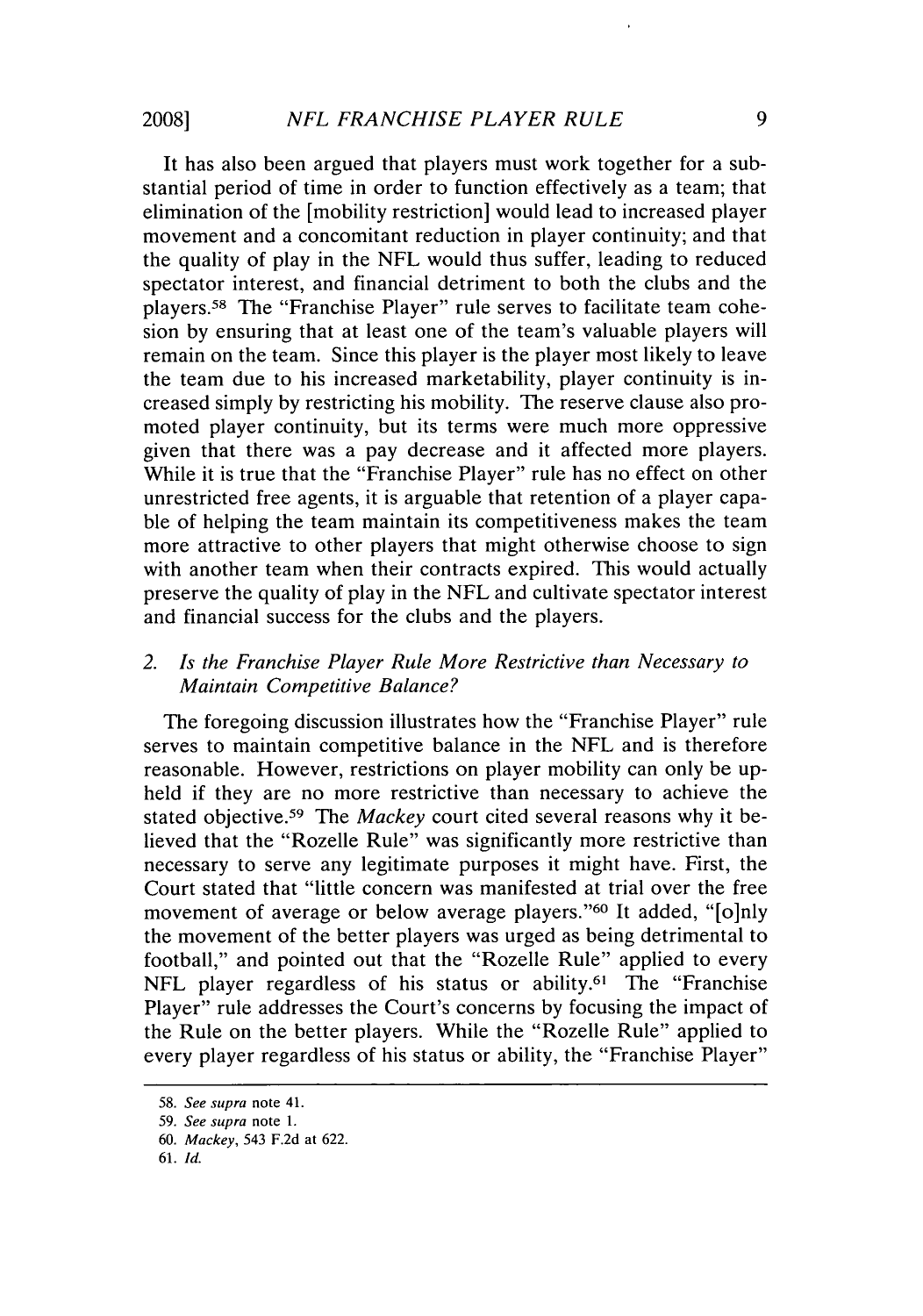rule is applied to retain the services of one player on a team, most likely the best player, in order to maintain the team's competitiveness. This process allows a team to focus its efforts on ensuring that the team is able to continue to be competitive, and ultimately profitable, without unnecessarily restricting the mobility of players who are not specifically tied to that goal.

Next, the Court pointed out that the "Rozelle Rule" was unlimited in duration and that it operated as a perpetual restriction on a player's ability to sell his services in an open market throughout his career. The "Franchise Player" Rule is different in that it is not unlimited in duration. **A** "Franchise Player" is signed to a one year contract only and every time he is designated as such his salary increases significantly.<sup>62</sup> Furthermore, after the third designation, the player is tendered a one year contract for the greater of **(1)** the average of the five largest prior year salaries for players with the highest such average; (2) 120% of the average of the five largest prior year salaries for players at the position at which the player played the most games during the prior league year; or **(3)** 144% of his prior year salary.63 This graduated pay scale serves to discourage teams from making the designation unlimited in duration because eventually the salary increases will outpace the benefits gained from the "Franchise Player" designation.

Finally, the Court said that the enforcement of the "Rozelle Rule" was unaccompanied **by** procedural safeguards and, as a result, a player had no input into the process **by** which fair compensation was determined. The Court added that the player may be unaware of the precise compensation demanded **by** his former team, and that other teams might be interested in him but for the degree of compensation sought. The "Franchise Player" rule does not create such oppression because the player's compensation is determined **by** the market as described above and because the designated player is not permitted to negotiate with any team other than his current team.64

# IV. **THE COASE THEOREM AS AN ALTERNATIVE JUSTIFICATION FOR THE FRANCHISE PLAYER RULE.**

Although the "Franchise Player" rule can easily be justified under the rule of reason analysis discussed above, it can also be justified in terms of its economic efficiency. One theory that can be used to analyze the efficiency of the rule is the Coase theorem. The Coase theo-

**<sup>62.</sup> See supra** note **35.**

**<sup>63.</sup> Id. at 68-69.**

**<sup>64.</sup> Id.**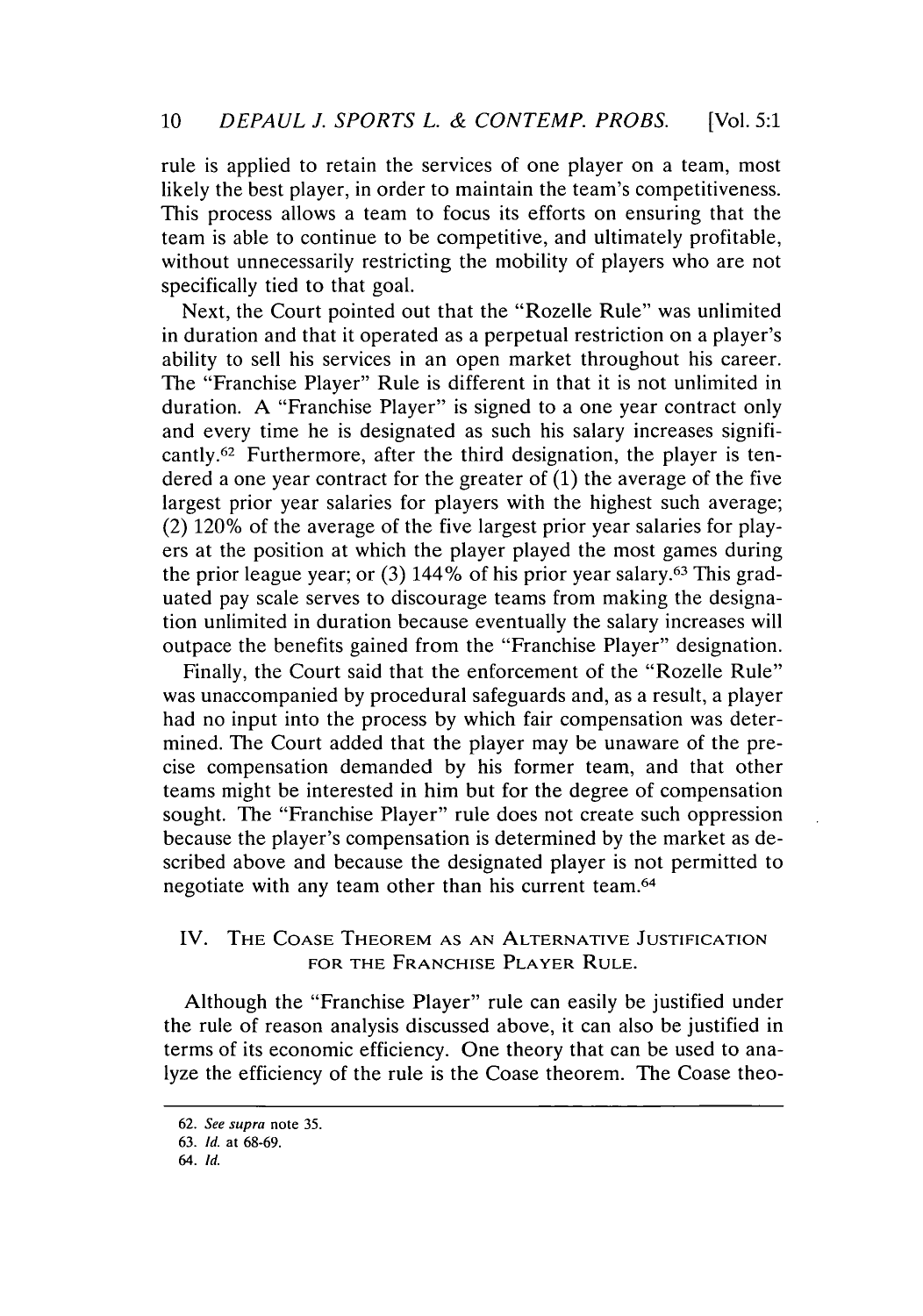rem is the fundamental proposition of the law and economics movement. The theorem posits that in the absence of transaction costs and wealth or economic effects<sup>65</sup>, when there are rules that place liability on one party for an act infringing upon the rights of others, the parties to a transaction will reach an efficient negotiated result that will always be the same regardless of whether the rule places liability on Party **A** or Party **B. <sup>6</sup> <sup>6</sup>**

One example of how the theorem works in practice involves a situation where Party **A** and Party B engage in incompatible land uses.<sup>67</sup> In the example, **A** is given the right to pollute B's stream. This is worth **fifty** dollars to **A,** but B would pay **A** sixty dollars not to pollute.<sup>68</sup> In the absence of transaction costs, both parties would agree not to pollute because the sixty dollar payment **A** could receive from B represents a cost to **A. <sup>6</sup> <sup>9</sup>**As a result, **A** would bargain for a payment higher than fifty dollars, the value of the right to pollute B's stream.<sup>70</sup> Likewise, **A** could offer B **fifty** dollars not to exercise his right if B was given the right to prevent the pollution.<sup>71</sup> In either case, an efficient result is reached because there would be no pollution. 72 This version of the Coase theorem is known as the invariant version of the theory and is the one always espoused **by** Coase.73 The other version of the theorem is the efficiency version, which states that in the absence of transaction costs, when a liability rule changes, the allocation of resources may change although it remains efficient.<sup>74</sup> This is a weaker version of the theory, however, in that it is circular.<sup>75</sup> Put differently, it states that when there are no transaction costs, you get the results you get when there are no transaction costs.<sup>76</sup>

#### *A. Background on the Coase Theorem and Law and Economics*

The Coase theorem, introduced **by** Ronald Coase in his article, *The Problem of Social Cost* **(1960),** is an outgrowth of the law and eco-

**66.** Schneider, 64 **S.** Cal. Rev. at 843 **67.** *Id.* **68.** *Id.* **69.** *Id.* **70.** *Id.* **71.** *Id.* **72.** *Id.* **73.** *See supra* note **62** at 634. *74. Id.* **75.** *Id.* **76.** *Id.*

**<sup>65.</sup>** Daniel **Q.** Posin, *The Error of the Coase Theorem: Of Judges Hand and Posner and Carroll Towing,* 74 Tul. L. Rev. **629, 633 (1999).**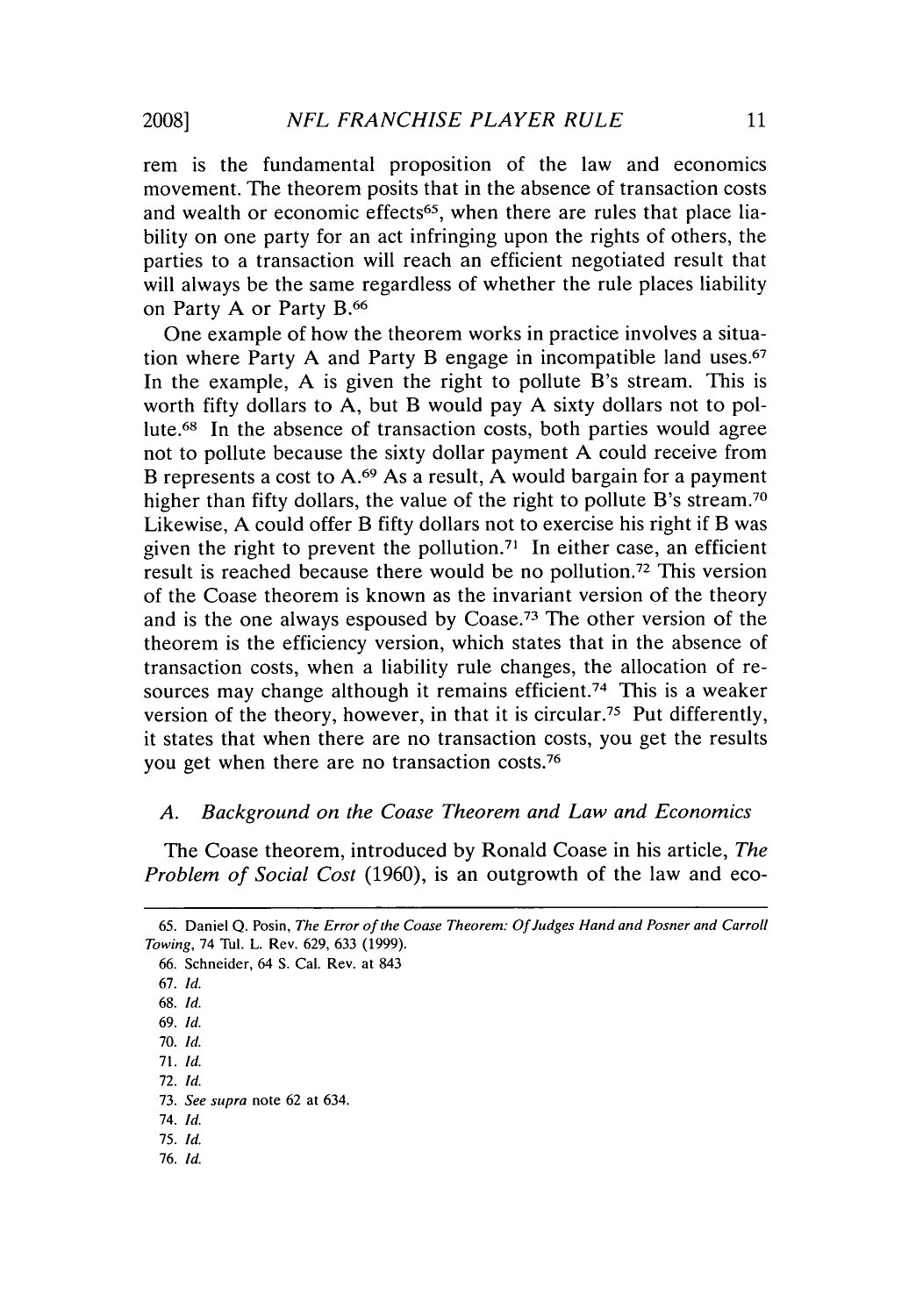nomics movement.<sup>77</sup> The law and economics movement began in Chicago in the 1940's under the guidance of Henry Simons and Aaron Director, who were both economists appointed the University of Chicago Law School.78 Law and economics has been described as "the application of economic theory and econometric methods to examine the formation, structure, processes, and impact of law and legal institutions."<sup>79</sup> While there are several divisions of law and economics, the Chicago School is the most well known and the most influential.80 In fact, the term "law and economics" usually refers to the Chicago School.<sup>81</sup> One of law and economics' most notable proponents is Richard Posner, a judge in the Seventh Circuit Court of Appeals. Judge Posner's **1973** publication of *Economic Analysis of Law* had a tremendous impact on legal education and scholarship. 82 His central premise was that "judicial opinions do or should display an economic **logic."8 <sup>3</sup>**

#### *B. Assumptions of the theory*

The Coase theorem assumes that **(1)** there are two agents in every transaction; (2) each agent has perfect knowledge about the other's utility functions; **(3)** a competitive market exists; (4) there are no transaction costs; *(5)* there is a costless and impartial dispute resolution system; **(6)** producers are profit maximizing and consumers are utility maximizers; and (7) there are no wealth effects.<sup>84</sup> As long as these assumptions are met, efficiency is unaffected regardless of which party is held liable.<sup>85</sup>

**All** of the above factors are present in player contract negotiations, with one exception: low transaction costs. First, the negotiations occur between two agents, the player and the team. Second, both of the parties possess nearly perfect knowledge about the other's utility function. Knowledge about other teams and others players is widely available in the NFL.<sup>86</sup> The rosters, payroll expenditures, injury reports,

**<sup>77.</sup>** See **Jeremiah C.** Humes, Macroeconomic Analysis of the Law: The Missing Piece of the Law and Economics Puzzle, 42 Washburn **L.J. 957, 966** (2004).

*<sup>78.</sup>* Macroeconomic Analysis of the Law: The Missing Piece of the Law and Economics Puzzle **at 964.**

**<sup>79.</sup>** Id.

**<sup>80.</sup>** Id.

*<sup>81.</sup>* **Id.**

**<sup>82.</sup>** Daniel T. Ostas, Postmodern Economic Analysis of Law: Extending the Pragmatic Visions **of** Richard **A.** Posner, **36** Am. Bus. **L.J. 193,** 193-94 **(1998).**

**<sup>83.</sup> Id.**

<sup>84.</sup> **Id.** at 844.

**<sup>85.</sup> Id.** at 843.

**<sup>86.</sup> Id.** at 844.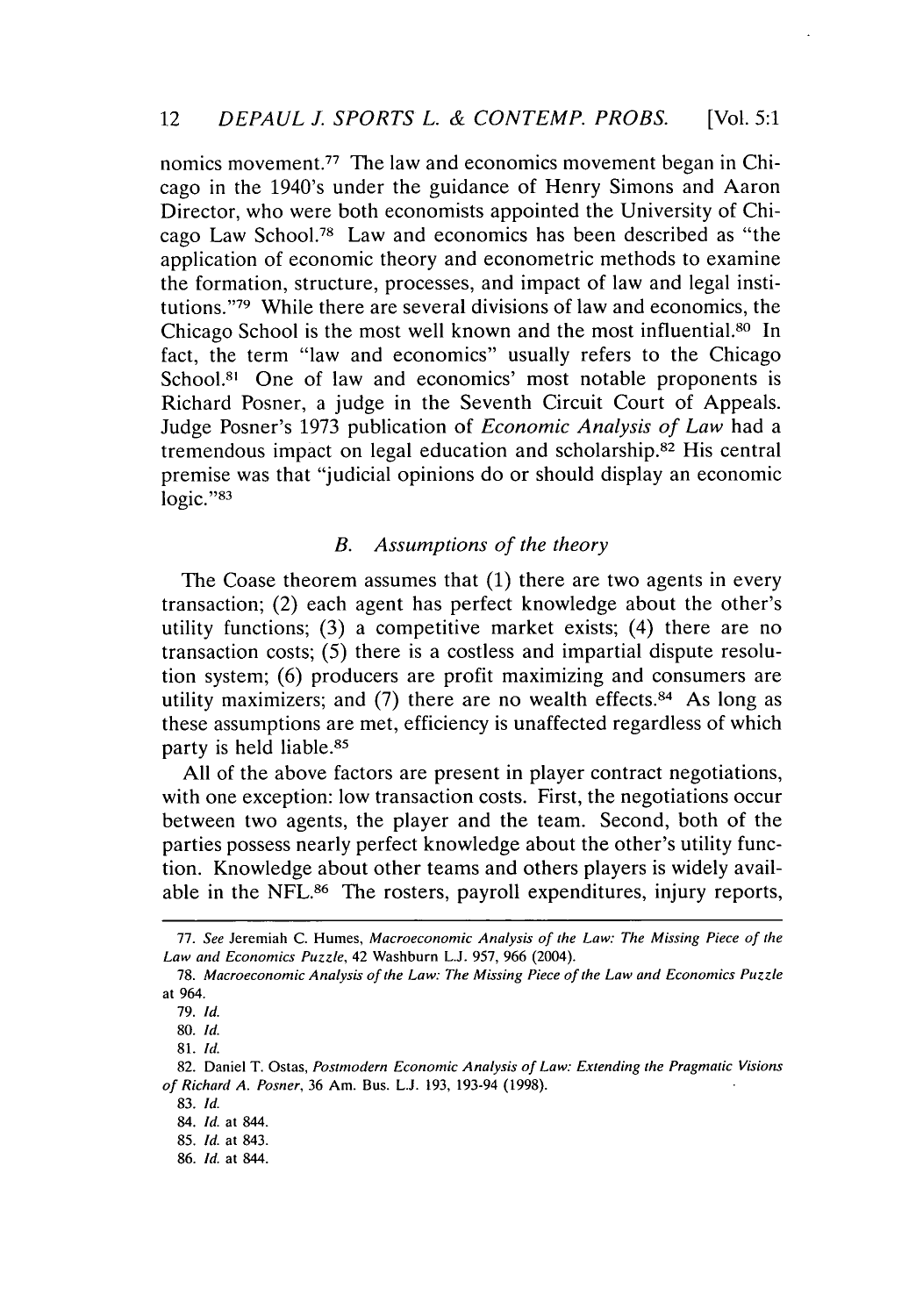and playing statistics of every **NFL** team is available to every owner.87 Similarly, the **CBA** allows for the sharing of salary information between the teams and the players in the context of negotiations between the two so that players and teams are on even ground when negotiating player contracts.88 Knowledge of the salaries of players who play the same position and have the same level of skill allows players to bargain for the fair market value of their skills. Third, a competitive market exists within the **NFL** for the player's services. Teams compete with each other for playing talent on a regular basis.89

Few or no situations have transaction costs that are minimal or nonexistent.90 However, the transaction costs associated with player contract negotiations are particularly high. High transaction costs serve as a barrier to efficient negotiations and reduce the overall amount of exchange.<sup>91</sup> It is important to reduce transaction costs because a player can only benefit from negotiations if the costs of bargaining do not exceed the benefits.92 The **NFL** has many players and, as stated above, information about those players and their salaries is very accessible.<sup>93</sup> Additionally, the terms of the collective bargaining agreement provide a predetermined framework within which to negotiate and the NFL's in-house counsel takes care of most of the work during a transaction.<sup>94</sup> However, the disparity in bargaining power, the possibility of strategic behavior, and threat bargaining<sup>95</sup> create high transaction costs and interfere with the parties' ability to achieve their desired results. <sup>96</sup>

Fifth, disputes between player and teams are usually resolved **by** the Commissioner's office or through arbitration hearings,<sup>97</sup> which substantially reduces the time it takes to resolve disputes and minimizes the number of disputes that have to be resolved through litigation. Sixth, the players and the teams are both profit and utility maximizers.

94. *Id.*

**<sup>87.</sup>** *Id.*

**<sup>88.</sup>** Robert H. Lattinville **&** Robert **A.** Boland, *Coaching in the NFL: A Market Survey and Legal Review,* **17** Marq. Sports L.Rev. **109,** 112 **(2006).**

**<sup>89.</sup>** *Supra* note **3** at 844.

**<sup>90.</sup>** *Supra* note **69.**

**<sup>91.</sup>** Stephen M. Mcjohn, *Default Rules in Contract Law as Response to Status Competition in Negotiation,* **31** Suffolk **U.** L. Rev **39, - (1997).**

**<sup>92.</sup>** *See id.*

**<sup>93.</sup>** *Id.*

**<sup>95.</sup>** This is a concept from Game theory which posits that given the opportunity to bargain, the parties might reach an inefficient result due to the threatened party and the threatener both maintaining resolve.

**<sup>96.</sup>** *Id; See* generally Wayne **Eastman,** *Everything's Up For Grabs: The Coasean Story in Game Theoretic Terms,* **31** New Eng. L. Rev. **1 (1996).**

**<sup>97.</sup>** *Id.*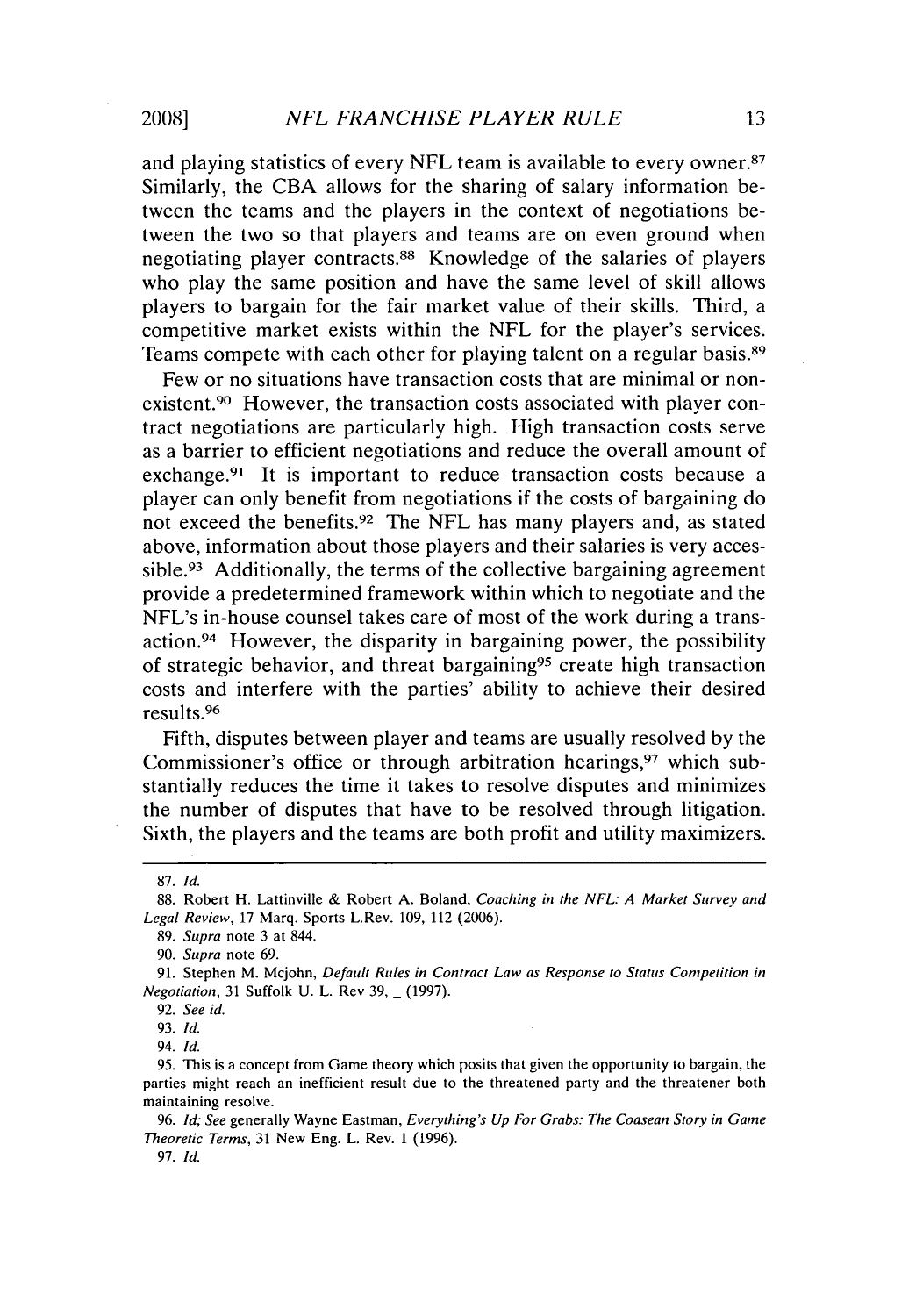The goal of the players is to receive the fair market value of their skills and job security. The goal of the teams is to form the most talented team possible in order to get as many wins as possible. This results in more profits in the form of higher ticket and concession sales, more licensing fees, and more premium seating sales.

Finally, there are few wealth effects in player contract negotiations. While it is true that players who demonstrate greater ability receive higher pay, players who play the same position and have the same level of talent will generally be comparably paid.<sup>98</sup> Unrestricted free agents have the comfort of knowing that they can command what the market will pay for their services, with some exceptions.<sup>99</sup> Likewise, given the team's revenue sharing scheme, teams can rest assured that, in most cases, no other team will make the player an offer so high that it cannot match it.100 Additionally the salary cap prevents teams who are spendthrifts from spending an exorbitant amount of money to secure the best players.10' With the advent of unrestricted free agency came the potential for teams with greater revenue potential to consistently out-bid less affluent teams for the best players.102 The salary cap allows the league to protect the competitive balance among the teams.103 Although six out of the seven assumptions are met, the fact that there are high transaction costs means that player contract negotiations do not result in efficient results.

Despite the role of the **NFLPA,** the players in the **NFL** have a very weak bargaining position compared to that of the team owners.104 Part of the reason for this inequity is players' dispensability and short career span in the NFL.<sup>105</sup> Career-ending injuries and injuries that reduce a player's skill are very common.106 As a result, teams contin**uously** attempt to upgrade the quality of their rosters, causing a con-

**101.** See Scott McPhee, First Down, Goal To Go: Enforcing the NFL's Salary Cap Using the Implied Covenant of Good Faith and Fair Dealing, **17** Loy. **L.A.** Ent. **L.J.** 449, 457 **(1997).**

104. Derek **D.** Yu, The Reconciliation of Antitrust Laws and Labour Laws in Professional Sports, **6** Sports Law. **J. 159, 166 (1999).**

*<sup>98.</sup>* See supra **note 23** at 42.

**<sup>99.</sup> If** a team is at or near the salary cap, the player may have to accept a lower salary in order to join that team.

**<sup>100.</sup> If** one team is at or near the salary cap and the other team is not close to reaching the salary cap, the latter may be able to offer the player more money irrespective of the fact that the teams have roughly the same amount of revenue as a result of the revenue sharing system. Under certain circumstances a team may go over the salary cap.

<sup>102.</sup> **Id.**

**<sup>103.</sup> Id.**

**<sup>105.</sup> Id.** at **167.**

**<sup>106.</sup>** Ethan Lock, The Scope of the Labor Exemption in Professional Sports, **1989** Duke **L.J. 339, 355 (1989).**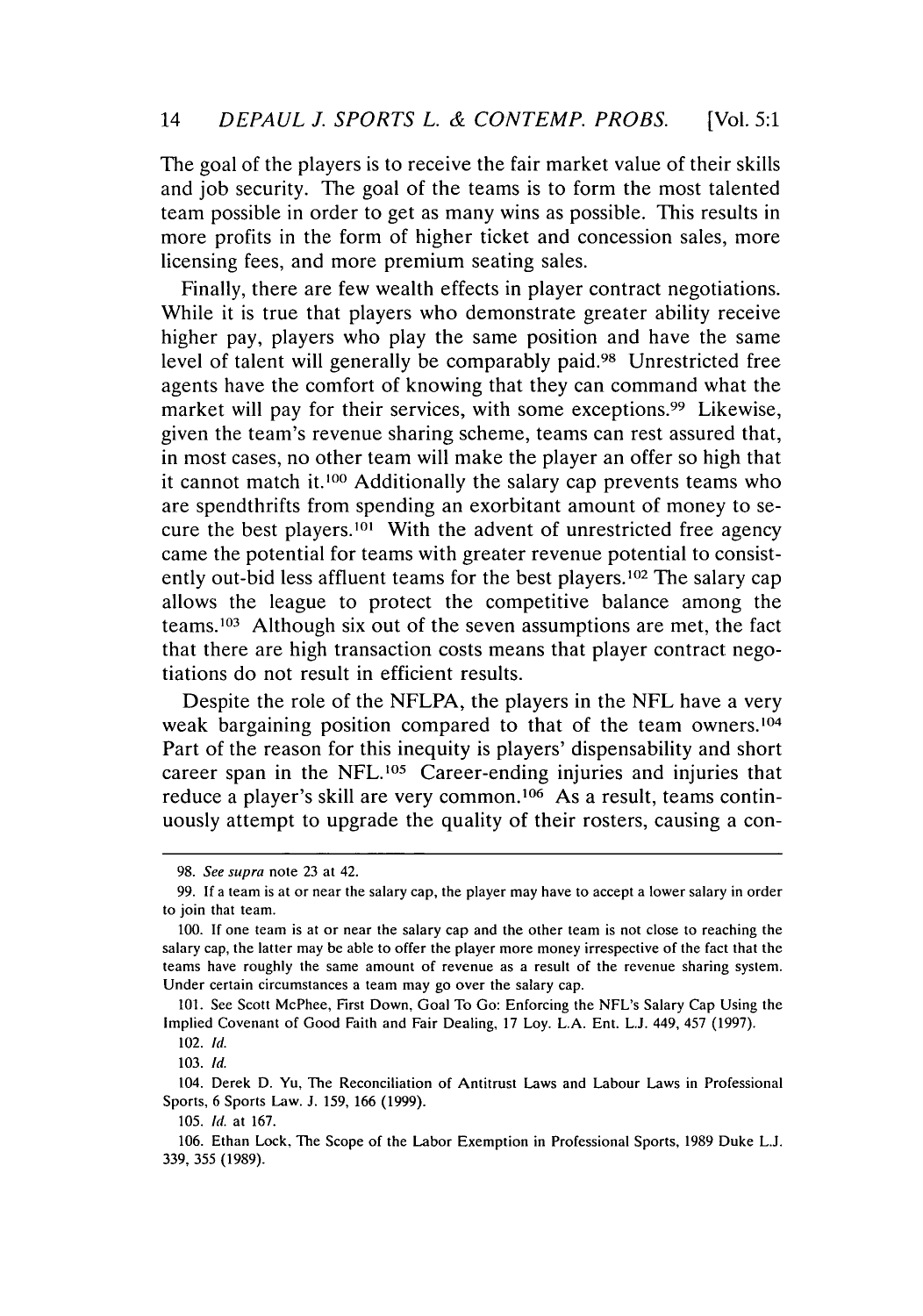tinuous turnover of players.<sup>107</sup> Perhaps the most important factor that creates a disparity in bargaining power is the fact that a player's athletic skills will be of little use in earning income in another industry.108 Unfortunately, this is the case both during and after their **NFL** careers, given the **highly** specialized nature of their skills and the fact that the **NFL** is the only buyer of, and indeed the only market for the players' services. 109 Consequently, players have neither the bargaining power nor the leverage necessary to bargain to their desired result because the teams know that the parties will eventually come to an agreement due to the players' inability to take their skills elsewhere.

The Coase theorem has traditionally been applied in situations where there were low transaction costs. However law and economics scholars have applied the Coase theorem in real world circumstances where transaction costs are high and the parties cannot bargain to an efficient result.110 They do this **by** asserting that "in the case of high transaction costs, the decision maker should ascertain the result the parties would arrive at if transaction costs are low.<sup>111</sup> The decision maker should [then] give the parties that result," which achieves an efficient result without having to make any value choices.112 One example of this is the rule in torts that states "the liability for avoiding a harm should be given to the party who can avoid the harm at the least cost."<sup>113</sup> Arguably, this is the rule they would arrive at themselves if they could bargain.<sup>114</sup>

When there is a disparity in bargaining power, transaction costs are increased and the Coase theorem appears to lose some of its utility. However, as demonstrated **by** the tort rule above, the theorem can be used to explain how rules produce efficient results in situations where transaction costs are high. The "Franchise Player" rule is one such rule and it is efficient because it provides the designated players and the teams what they would have bargained for if the transaction costs had been low. The "Franchise Player" rule also allows the parties to avoid the pitfalls of strategic behavior and status competition that often arises during the course of negotiations. The "Franchise Player" rule allows teams to designate one payer who would otherwise qualify as a free agent as a "Franchise Player" and the team has the exclusive

**107.** *Id.*

**108.** *Id.*

**109.** *Id.*

**110.** *Supra* note **62** at **635.**

**111.** *Id.*

112. **Id.**

**113.** *Id.*

114. *Id.*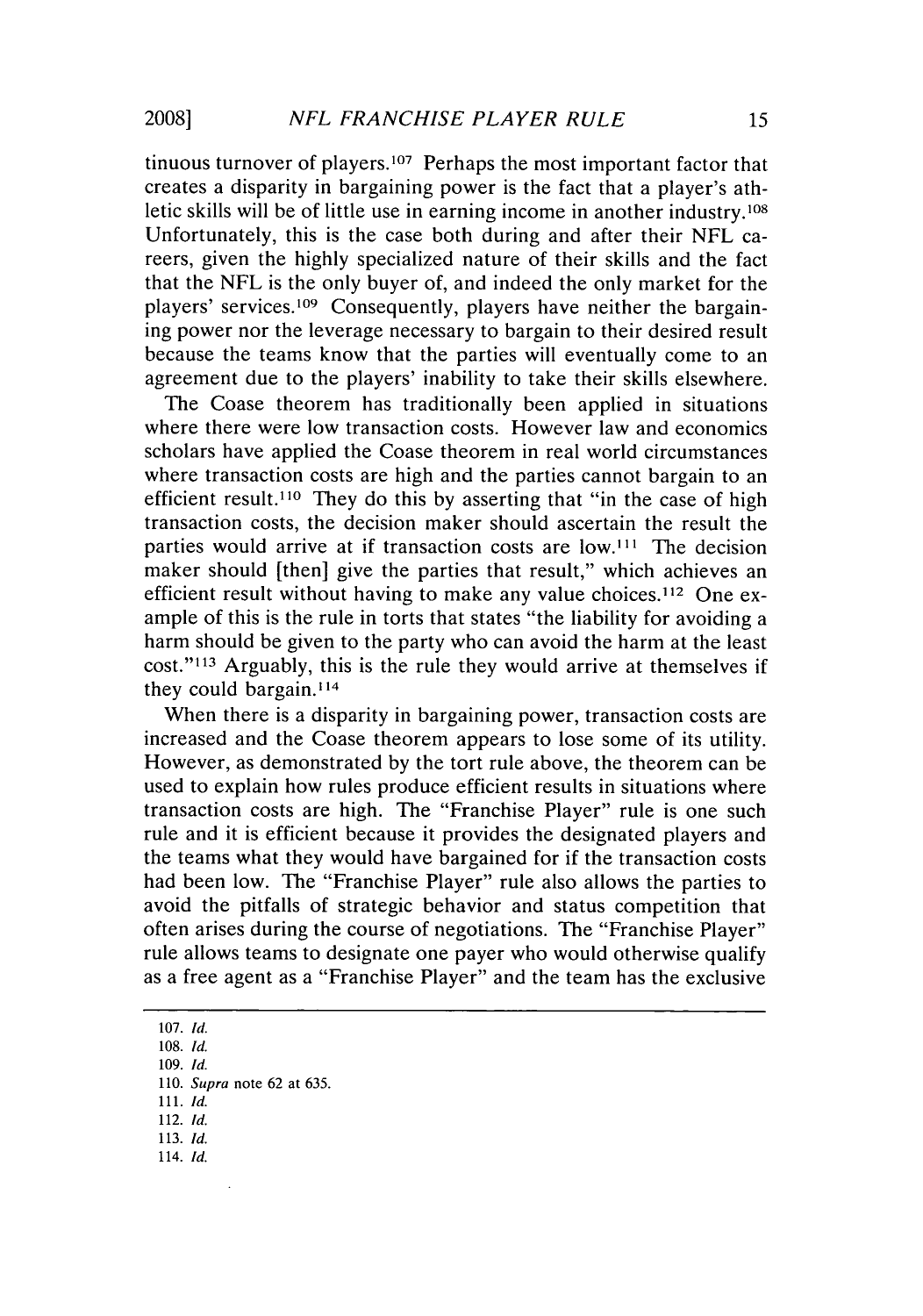right to negotiate with and sign him to a contract.<sup>115</sup> This rule serves the needs of both the designated player and the designating team in that it allows them to avoid the high transaction costs and the inefficient results associated with bargaining. The rule is particularly beneficial to the designated players because, as already discussed, players have little bargaining power due to their lack of **job** security and the non-transferability of their skills.<sup>116</sup>

The "Franchise Player" rule is efficient because it gives the parties what they would have bargained for if the transaction costs were low. Obviously, if transaction costs are low, the team would attempt to negotiate to keep its best player. The "Franchise Player" rule allows them to achieve that goal without drudging through the process of negotiation. **If** the old team was forced to compete with other teams on the free market in order to reenlist the player's services, it is possible that the old team would have to pay considerably more to sign him to a new contract. While this creates an efficient result for the player, the result is inefficient for the team. The rule guarantee's that the old team will sign the player and limits the amount it will have to pay for his continued services. The players also receive substantial benefits from avoiding negotiation. Not only does the player not have to negotiate with his current team to keep his **job,** he is also spared from the tedious process of negotiating with other teams once his contract expires. The Franchise Player rule also guarantees the player a pay increase equal to the average of the five highest salaries in the league the current year, or the salary of the five highest players in the position which the "Franchise Player" played the most games during the previous season, or 120% of the "Franchise Player's" prior year salary, whichever is greater.

The "Franchise Player" rule allows the designated player and his team to avoid the effects of strategic behavior.117 Game theorists suggest that transaction costs are not the only barriers to achieving efficient results.<sup>118</sup> They state that, even when transaction costs are low, bargaining may result in inefficient results because parties' conflicting interests may induce strategic behavior in the form of withholding material information. 119 This creates asymmetric information and disadvantages the other party who assumes that they are bargaining at arms length. In the context of the **NFL,** strategic behavior could result in

**<sup>115.</sup> Supra note 23 at 42.**

**<sup>116.</sup> McPhee, supra note 101 at 457.**

**<sup>117.</sup> Supra note 88.**

**<sup>118.</sup> Id.**

**<sup>119.</sup> Id.**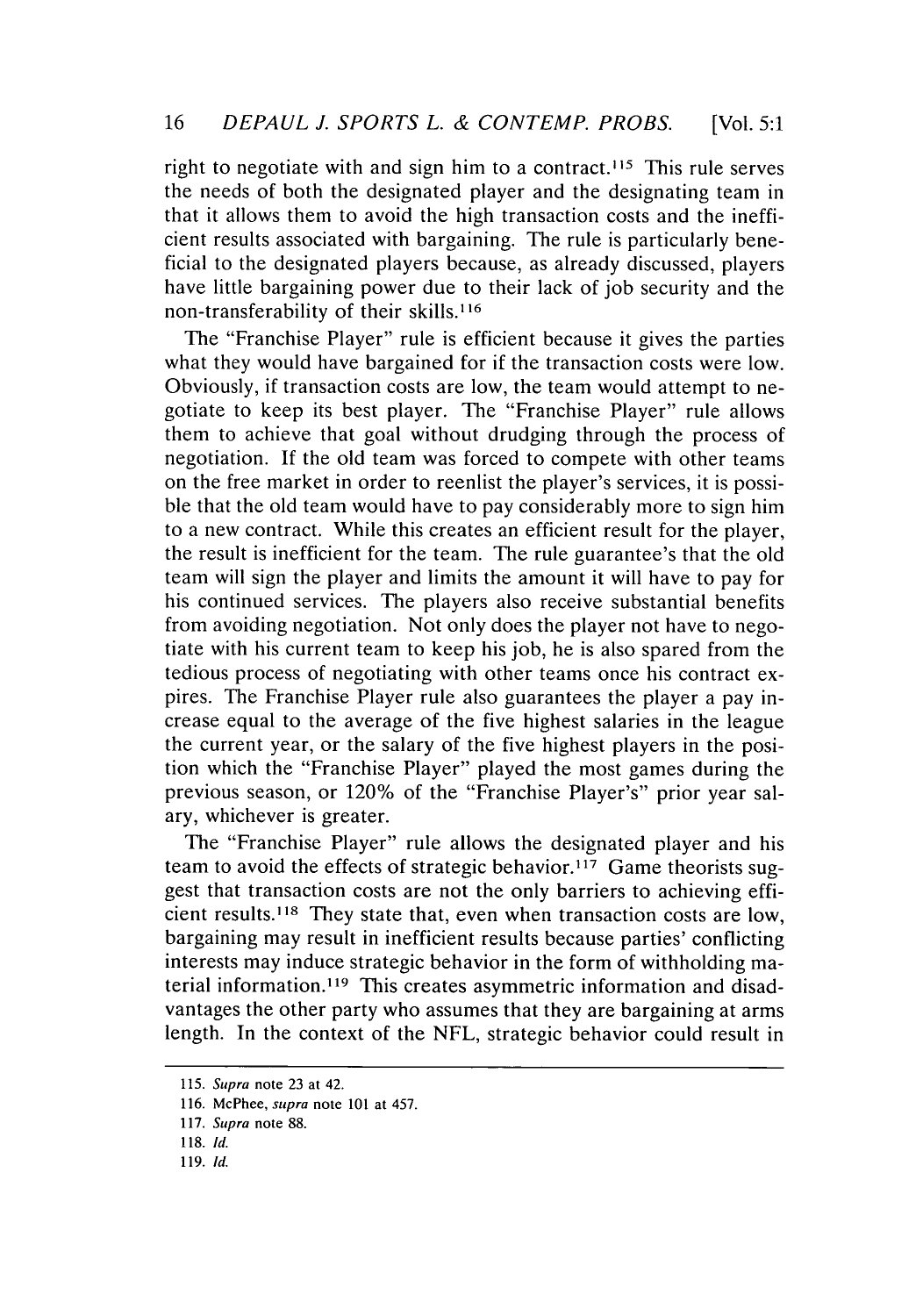players not disclosing such things as latent injuries hat could affect their ability to play. Similarly, strategic behavior might prevent teams from disclosing to a player that another team is interested in him that has more room under their salary cap and could pay him more money. Both situations cause inefficient results because the team may end up signing the player and agreeing to pay him more than he is actually worth<sup>120</sup> and the player may end up signing with a team that can only offer him a fraction of the salary that another could offer him due to the salary cap.1<sup>21</sup>

The "Franchise Player" rule is also efficient because it allows the parties to avoid the costs associated with status competition. These costs arise from the desire to be the winner of a negotiation.122 However, contrary to what one might think, the desire to be the winner can have detrimental effects on negotiations **by** shifting the parties' goal from achieving efficient results to winning a negation point.123 Parties sometimes get sidetracked, often **by** their emotions, and go awry of seeking their original goals.<sup>124</sup> They become preoccupied with saving face and nothing is more important than prevailing over the other side.<sup>125</sup> In fact, parties sometimes become unable to agree to a transaction that gives them what they were originally bargaining for because to agree to such transaction would cause them to lose some degree of status.126 This is more likely to be the case with players given the fact that they start out in a weaker bargaining position and have nothing except their status as an excellent player to use as currency in the negotiations. The "Franchise Player" rule allows both the designated player and his team to save face and maintain their status **by** eliminating opportunities for conflict and **by** allowing both parties to be the winner.

Another disadvantage to status competition is that one or both of the parties may not feel free to bargain for something that they really want because they believe that asking for it would create a loss in

- **125.** *Id.*
- **126.** *Id.*

<sup>120.</sup> The team has the right to terminate a player if he is injured. However, if certain criteria are met, he is entitled to **50%** of his salary for the League year following the injury, up to a maximum payment of **\$275,000,** unless the has negotiated more injury protection or a larger guaranteed salary into his contract. This provision is good for the **2006-08** League years.

<sup>121.</sup> The salary cap for the **2007** League year is **\$109** million. It will be **57.5%** of Projected Total Revenues, less League-wide projected benefits, divided **by** the number of players playing in **NFL** during that year.

<sup>122.</sup> *Id.*

**<sup>123.</sup>** *Id.*

<sup>124.</sup> *Id.*